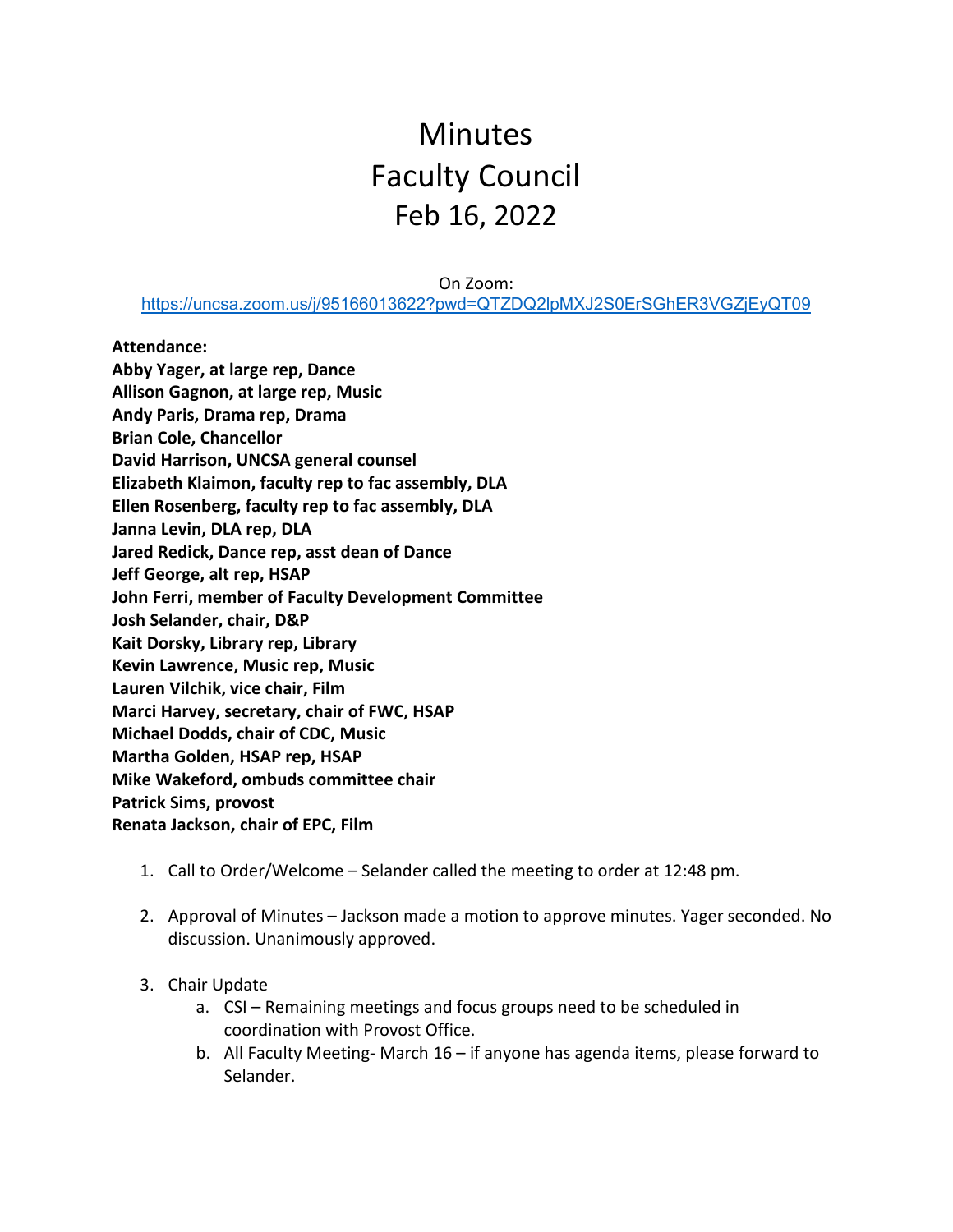- c. Upcoming Elections Committees will begin selections and elections for next year. If you know a colleague who is interested, please start promoting. Selander will send emails to make sure faculty and schools know which positions are open.
- 4. Chancellor Update –

New article in press today about one of the earlier lawsuits. Article has more information than what Cole is allowed to comment on. He feels the article does not give an accurate description of UNCSAs response. If anyone has questions, he is happy to address what he can.

Ombuds Committee Discussion – Cole takes responsibility for communication breakdown in the hiring process and committee work. He stated there was no ill-intent with the hiring and changes to policy manual. Commitment to the Ombuds office, its independence, and value is 100% the same. Suggested we invite Ombudsperson to our meeting. Staff Council has also done this. Technical updates to the faculty manual regarding reporting guidelines for the Ombuds office were not communicated. Selander expressed concern that the faculty manual was updated without faculty council being involved. David Harrison stated he asked Kim Pauley to do this since they were technical updates. Originally, the Ombuds reports to the Chancellor. Now, it reports to the General Counsel. The report does not include specific information about faculty members, but rather the effectiveness of the office. Meeting with the Ombuds office is confidential. Wakeford clarified that Ombuds committee is advisory only; they do not have power to hire. However, the decision to permanently hire Jill Crainshaw was not shared with Staff Council, Faculty Council, Ombuds committee or general faculty. There was never a formal announcement made to the Ombuds Committee for a vote, according to Wakeford. Harrison reported he did present Crainshaw as the formal candidate for a permanent position and that he wanted to go forward to the Executive Committee. It appears the final conversation and action were made between Crainshaw and Executive Cabinet. Months later, an announcement was made, which goes against everything UNCSA believes about shared governance. Wakeford looks forward to Ombuds committee now being able to work with Chancellor Cole and David Harrison's offices in the future. Cole accepts this responsibility and states we can all do better in the future.

Questions asked in the chat, but not answered during the meeting:

- Can you also speak to the process as you understand it of reporting and the role of the OMB's committee, FC, Chancellor and the Office of Institutional Integrity in receiving the report and consulting on the content contained in the report?
- Can the OMB's report be made available to Faculty Council and Staff Council? This is a model at other UNC campuses.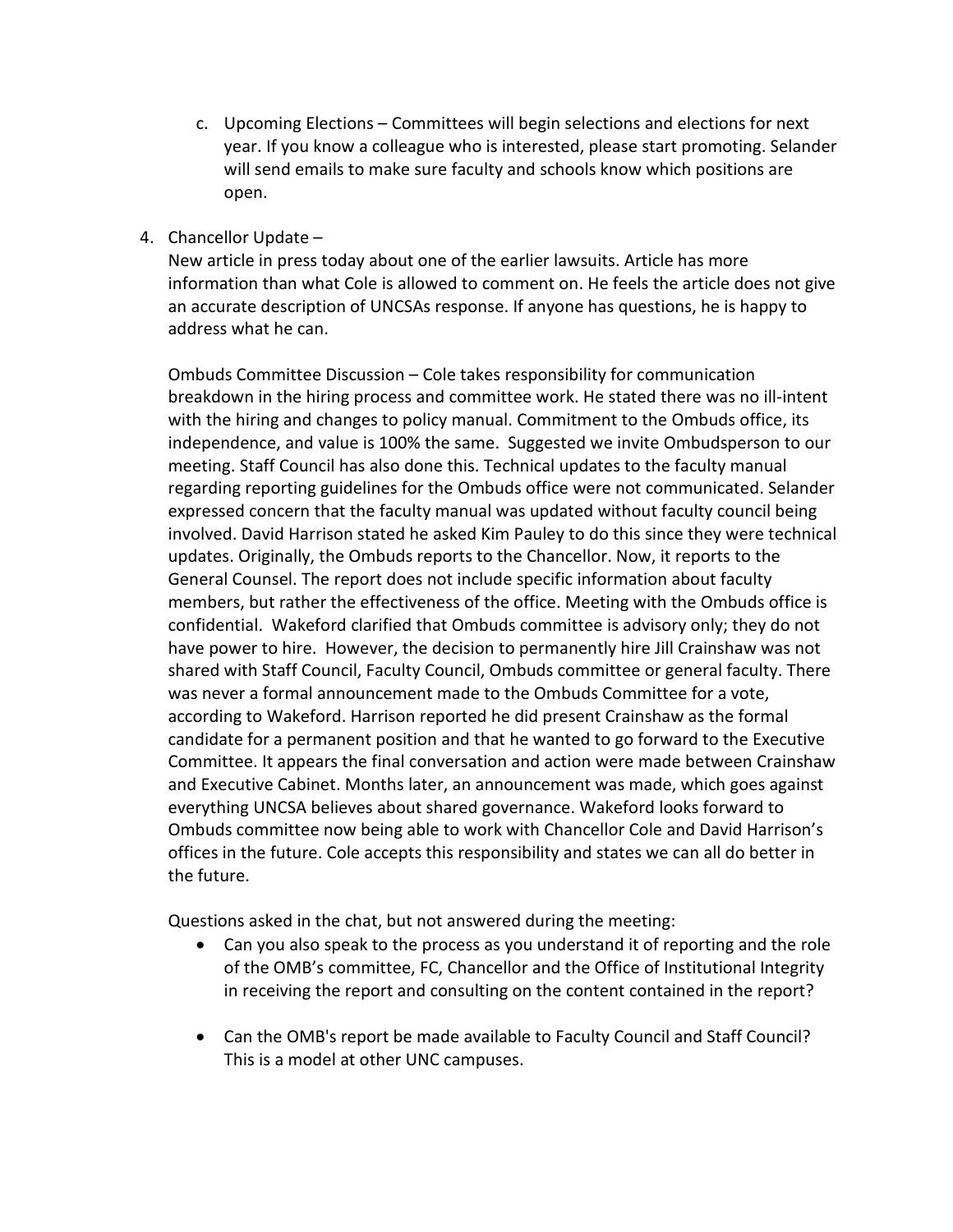Strategic Plan Discussion – Cole shared updated version in email this month. Cole will attend staff council on 2/17 and will present findings to the Board on 3/3 and 3/4. George asked if there are concrete action steps that need to be taken that are not included in the most recent communication. Strategic plan does have to remain broad, but actions created by committees and groups on campus are still valid. EDIB does have action steps created by the committee. Other areas will need to be more developed by schools to support the strategic plan goals. Levin echoed the need for metrics to provide measurable results for the strategic plan goals. Also, setting a more specific goal with dates would be easier to measure. Cole replied that the goals often have a variety of date ranges and does not dispute measuring the goals. Some goals will be measured institutionally while others will be measured within schools. Yager shared that we have put goals on paper and identified steps that need to be taken, but they have not been implemented. There is no sense of connection that the work has been done except for the people who sat on the committees doing the work. George wrote in the chat: "It seems that a follow-up document with specific steps and their time frames would be a big step forward; Given that several of those steps were "low-hanging fruit" that could have been achieved by now, but have been pushed back during the planning process rather than pushed forward concurrently, it feels that a delay of an entire school year has occurred in getting to the actual work." Cole suggested we could link some of the more detailed information into the strategic plan page. Sims offered <https://www.uncsa.edu/about/diversity/edib-progress-reports/index.aspx> UNCSA does not have a Chief Diversity Officer to give accountability for EDIB work. The progress report will give updates to demonstrate the agenda is moving forward with concrete actions. Every member of faculty council needs to share updates from council meetings to all groups. Time becomes the issue for groups to meet and work and we need more focused internal communications, so faculty and students are supported. Sims expects each Dean to report regularly with progress on EDIB goals. Several faculty

5. Provost Update – Happy Black History Month. Black Cinema Night, Photo Project across campus, Black Fashion show, and a concert have been held this month. Dr. Ford has announced that the Multicultural Resource Center plans are moving forward, and an interim director will be named in the near future. Kim Pauley will be leaving for Catawba College after 23 years at UNCSA. We are proud of her and wish her well. A celebration will be in Performance Place on 2/17 beginning at 3pm. Dean of DLA will be named by end of semester.

shared that it feels like we have set goals but have not done any work.

Next steps for CSI are to schedule departmental meetings for discussion so that leadership from CSI committee may attend. 3 groups have been scheduled; 4 will be scheduled soon. Templates for schedules will be built within each school, but Sims would like feedback about the entire plan by the end of March. There are legal challenges, funding guidelines, and accreditation that will have to be addressed as we move forward.